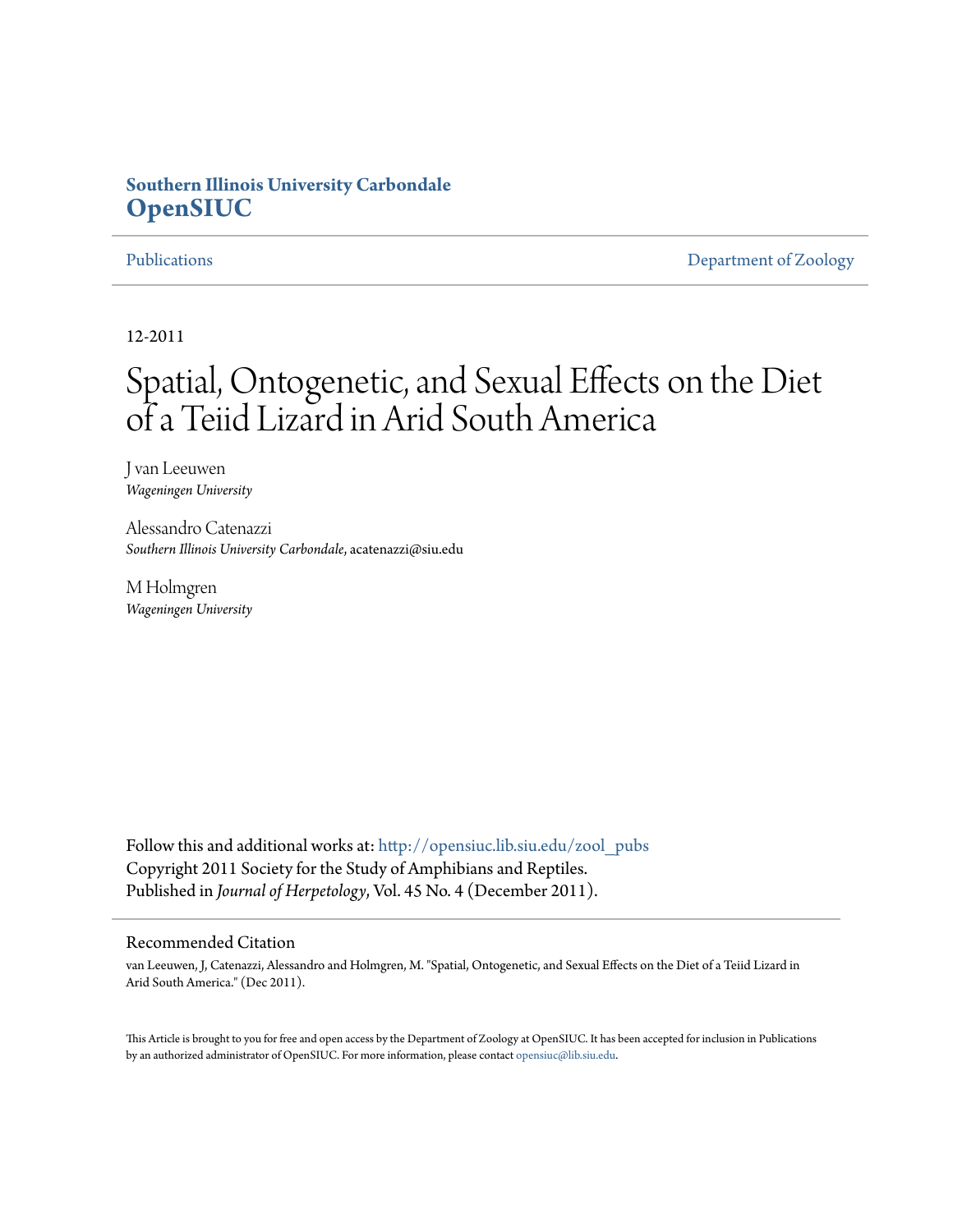### Spatial, Ontogenetic, and Sexual Effects on the Diet of a Teiid Lizard in Arid South America

Jeroen Peter van Leeuwen, $^{1,2}$  Alessandro Catenazzi, $^3$  and Milena Holmgren $^{1,4}$ 

<sup>1</sup> Resource Ecology Group, Wageningen University, PO Box 47, 6700 AA, Wageningen, The Netherlands  $B^2$ Biometris, Wageningen University, PO Box 100, 6700 AC, Wageningen, The Netherlands <sup>3</sup>Department of Biology, Gonzaga University, 502 E. Boone Ave., Spokane, Washington 99258 USA

ABSTRACT.—Most lizard species feed on small arthropods, and although some are omnivorous, only a few species are strict herbivores. We studied the diet of Dicrodon guttulatum, a teiid lizard endemic to the arid coastal deserts and dry forests of northern Peru. Herbivory by this lizard has been identified as a potential limiting factor in the regeneration of plant communities in these dry ecosystems. We collected gastric and fecal samples of adult males, adult females, and juveniles of D. guttulatum in different plant communities. Based on the ontogenetic shift from insectivory to herbivory observed in other herbivorous lizards, we hypothesized that juvenile D. guttulatum would have an omnivorous or insectivorous diet. We found D. guttulatum to be almost exclusively herbivorous (78–100%) and to feed largely (12–95%) on mesquite (Prosopis pallida) leaves and flowers across all plant communities and locations. Contrary to our predictions, there was a large overlap in diet between adult males and juveniles, whereas adult females were most likely to include plant species other than P. pallida in their diet. The consistency of herbivory in both juveniles and adults makes the origin of herbivory in D. guttulatum very interesting. We discuss potential factors promoting the evolution of herbivory in this species and the importance of lizard herbivory in the dry ecosystems of northern Peru.

Most lizard species feed on small arthropods, mainly insects (Cooper and Vitt, 2002; Espinoza et al., 2004). Few species are omnivores, and less than 3% of all lizard species are strict herbivores. A lizard is considered strictly herbivorous when more than 90% of its diet is composed of plant material (Cooper and Vitt, 2002). Most herbivorous lizards consume fruits and seeds that are easily digestible (Valido and Nogales, 1994; Van Damme, 1999).

A strict leaf-eating habit requires physiological and behavioral adaptations that include specialized dentition, elongated intestines, colic valves for slowing down food processing, intestinal flora for digestion of cellulose, and maintaining high body temperature to enable fermentation (Van Damme, 1999; Cooper and Vitt, 2002; Vitt, 2004). These morphological and physiological adaptations are thought to be associated with large body size in most herbivorous lizards (Cooper and Vitt, 2002; Espinoza et al., 2004). However, current knowledge of lizard herbivory is biased toward larger herbivorous species (family Iguanidae). The adaptations developed in small herbivorous lizards are mostly unknown (Dearing, 1993; Schall and Dearing, 1994; but see Espinoza et al., 2004).

Lizard diet is often affected by ontogeny (Ballinger et al., 1977; Castilla et al., 1991; Rocha, 1998; Cooper and Lemos-Espinal, 2001). These changes in diet result from different requirements for growth as well as physiological developments during ontogeny. In general, only iguanid lizards are born herbivorous (Durtsche, 2000). Most other herbivorous and omnivorous lizards switch from consuming insects to consuming plants as they grow from juveniles to adults (Castilla et al., 1991; Rocha, 1998; Fialho et al., 2000). Consumption of proteinrich insects can probably cover the higher energetic requirements for growth of young individuals, which also lack the intestinal flora needed to digest cellulose (Cooper and Vitt, 2002).

Insectivory is the ancestral feeding habit in lizards (Cooper, 2002). Herbivory originated in many lizard families, especially among the Iguania (Vitt, 2004) and also evolved repeatedly within families, such as in the Liolaemidae (Espinoza et al., 2004). Herbivory is rare among the scleroglossan lizards, where only a few lineages within Scincomorpha contain strictly herbivorous species (Cooper and Vitt, 2002). Within the family Teiidae, herbivory has evolved independently in at least two clades (Espinoza et al., 2004). Herbivory in Dicrodon has evolved separately from other herbivorous teiid lizards

(Cooper and Vitt, 2002), because Dicrodon forms an outgroup in the monophyletic tree that includes the genera Ameiva (omnivores and insectivores), Kentropyx (insectivores), and Cnemidophorus (insectivores, omnivores, and herbivores), with a common insectivorous ancestor (Cooper and Vitt, 2002; Giugliano et al., 2007). Many hypotheses have been advanced for the evolution of herbivory in lizards. For Teiidae, which are relatively small lizards (Espinoza et al., 2004; Vitt, 2004), possible factors promoting herbivory include aridity (Velásquez et al., 2007), insularity (the herbivorous Cnemidophorus murinus and Cnemidophorus arubensis are insular; Cooper and Vitt, 2002), and prey availability (Cooper and Vitt, 2002).

Teiidae is one of the dominant lizard families in South and Central America. Dicrodon guttulatum and Dicrodon holmbergi are the only mainland teiid lizards for which strict herbivory has been suggested (Holmberg, 1957; Vitt, 2004; Velásquez et al., 2007). Dicrodon guttulatum is endemic to the Sechura desert and coastal dry forests of northern Peru and southern Ecuador, between the Pacific Ocean and the foothills of the Andes (Schmidt, 1957). The morphologically similar D. holmbergi replaces D. guttulatum in the Chau valley in the Peruvian Departamento of La Libertad (Schmidt, 1957). The third species of the genus, Dicrodon heterolepis, is thought to be insectivorous (Schmidt, 1957), although empirical data are lacking. Dicrodon guttulatum reaches a maximum snout–vent length of 140 mm in males and 100 mm in females (Schmidt, 1957) and a maximum weight of 60 g and 40 g, respectively, for males and females (JPvL, pers. obs.).

Dicrodon guttulatum is an important and ubiquitous native herbivore in the Sechura desert, where it plays a key role in the regeneration of dry forests by limiting the establishment of Prosopis pallida seedlings (Holmgren et al., 2006a; Squeo et al., 2007). Prosopis pallida trees and shrubs provide lizards with foraging grounds, microhabitats, thermoregulation sites, and protection from predators (Holmberg, 1957). However, the lizards could potentially weaken the regeneration of their habitat in the long term by limiting Prosopis seedling establishment. Clearly, a better knowledge of the diet of D. guttulatum is important to understand this plant-animal interaction.

In this study, we investigated the diet of D. guttulatum in the dominant plant communities in the Sechura Desert and compared diet width and extent of herbivory between ontogenetic stages among different plant communities. We hypothesized that there would be a higher proportion of arthropods in the diet of juveniles as compared to adults, as suggested by Schmidt (1957) and Durtsche (2000). <sup>4</sup> Corresponding Author. E-mail: milena.holmgren@wur.nl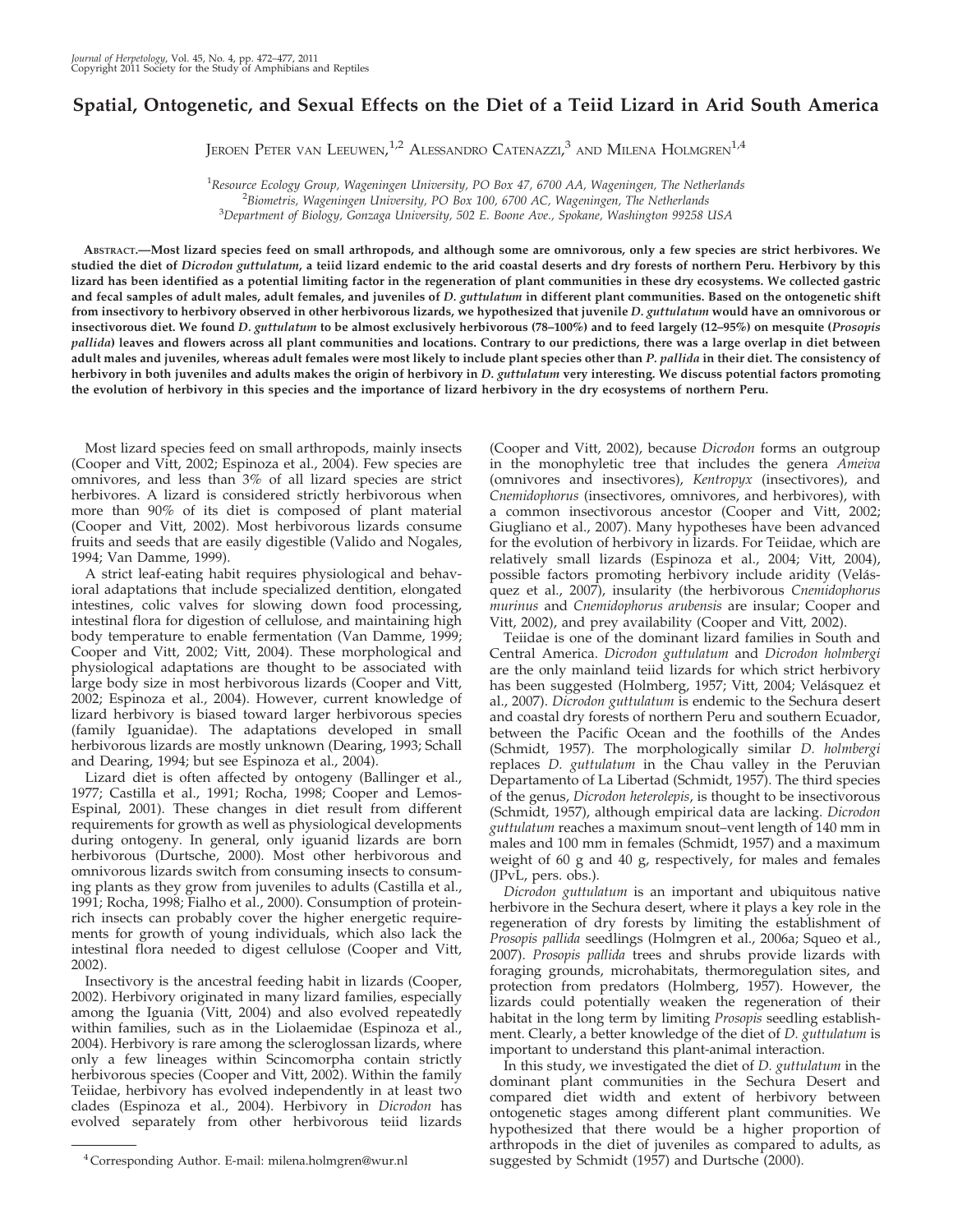|                                | Coordinates           |                    | Total adult        | Prosopis cover   |            | Extent of herbivory           |                               | Diet width                    |                               |  |
|--------------------------------|-----------------------|--------------------|--------------------|------------------|------------|-------------------------------|-------------------------------|-------------------------------|-------------------------------|--|
| Location                       | Latitude<br>Longitude |                    | tree cover $(\% )$ | ( $\%$ of total) | Soil type  | 2006                          | 2008                          | 2006                          | 2008                          |  |
| Tortuga-Sechura 2<br>(Bayovar) | $-5.8999$ °           | $-80.9217^{\circ}$ | 4                  | $\Omega$         | Calcareous | $78.3 \pm 28.4$<br>$(N = 43)$ | $93.2 \pm 10.8$<br>$(N = 18)$ | $2.15 \pm 1.01$<br>$(N = 43)$ | $1.73 \pm 0.68$<br>$(N = 18)$ |  |
| Paraiso                        | $-5.4455^{\circ}$     | $-80.6007^{\circ}$ | 75                 | 100              | Sandy      | $77.9 \pm 16.6$<br>$(N = 50)$ |                               | $2.69 \pm 0.97$<br>$(N = 50)$ |                               |  |
| Mirador                        | $-5.6601^{\circ}$     | $-80.5810^{\circ}$ | 71                 | 94               | Sandy      | $92.1 \pm 16.6$<br>$(N = 50)$ | $100.0 \pm 0.0$<br>$(N = 3)$  | $2.10 \pm 0.59$<br>$(N = 50)$ | $1.26 \pm 0.22$<br>$(N = 3)$  |  |
| Tortuga-Sechura 1              | $-5.4042^{\circ}$     | $-80.7944^{\circ}$ | 9                  | 100              | Calcareous | $85.0 \pm 23.4$<br>$(N = 50)$ | $85.2 \pm 34.9$<br>$(N = 8)$  | $1.84 \pm 0.80$<br>$(N = 50)$ | $1.64 \pm 0.73$<br>$(N = 8)$  |  |
| Loma Negra                     | $-5.2542^{\circ}$     | $-80.8880^{\circ}$ | 37                 | 31               | Sandy      |                               | $85.5 \pm 23.0$<br>$(N = 10)$ |                               | $1.86 \pm 0.96$<br>$(N = 10)$ |  |
| Piura-Castilla                 | $-5.1935^{\circ}$     | $-80.6248^{\circ}$ | 92                 | 27               | Sandy      |                               | $77.6 \pm 22.9$<br>$(N = 18)$ |                               | $2.54 \pm 0.95$<br>$(N = 18)$ |  |

TABLE 1. Adult tree cover (%) at the sampled study sites (calculated sensu Sitters et al., 2011). Means  $\pm$  SD of extent of herbivory (proportion of plant material) and diet width (Levin's B) for Dicrodon guttulatum are given.

### MATERIALS AND METHODS

Study Sites.—We worked at six sites in the Sechura desert, northwest Peru, that were representative of the diversity of vegetation types in the region (Table 1, Fig. 1, Sitters et al., 2011). The plant communities varied from sand dunes with sparse P. pallida trees to dry forests dominated by P. pallida and Capparis scabrida, interspaced with numerous saplings of both species and Acacia macracantha shrubs.

The climate is arid, with highly variable precipitation averaging 50 mm and ranging from  $\dot{0}$  mm  $(1991)$  to 2,387 mm (1983; Meteorological Station at University of Piura). El Niño Southern Oscillation (ENSO) events are associated with higher precipitation, which in turn promotes vegetation growth and establishment (Block and Richter, 2000; Holmgren et al., 2006a). Precipitation was 76.5 mm in 2006 and 157 mm in 2008 (Meteorological Station at University of Piura). Maximum average temperatures range from  $28.5^{\circ}C$  (July to September) to  $35.2^{\circ}$ C (January to March). Daily temperatures at sites occupied by lizards in Tortuga-Sechura 2 (Bayovar) varied between 20.7 $\degree$ C and 39.3 $\degree$ C in July of 2004 (Catenazzi et al., 2005).

Lizard species that are sympatric with D. guttulatum in the Sechura desert include four species of geckos (Phyllodactylus clinatus, Phyllodactylus kofordi, Phyllodactylus microphyllus, Phyllodactylus reissi), three species of lava lizards (Microlophus occipitalis, Microlophus peruvianus, Microlophus thoracicus), and three other species of teiid lizards (Ameiva edracantha, Callopistes flavipunctatus, D. heterolepis; Huey, 1974; Catenazzi and Donnelly, 2007). Among these species, only M. thoracicus is



known to supplement its mostly insectivorous diet with plant matter (Dixon and Wright, 1975).

Diet Composition.—To study the diet of D. guttulatum, we flushed stomach contents and collected fecal pellets. We preferred to use these techniques over stomach dissection for ethical reasons. According to Luiselli (2008), there is no significant difference in diet structure between stomach dissection and fecal analysis, although soft bodied insects might be lost during digestion (Pincheira-Dinoso, 2008). We think that our dietary analyses provided unbiased data, because we never found soft-bodied insects in flushed stomach contents. Moreover, dissection of deceased lizards revealed no difference between stomach content and flushed material.

We collected 191 fecal pellets of *D. guttulatum* from four sites (Tortuga-Sechura 2 (Bayovar), Paraiso, Mirador and Tortuga-Sechura 1, Fig. 1; Sitters et al., 2011) in December 2006 and 18 pellets from one site (Piura-Castilla) in January 2008. We flushed the stomachs of 39 lizards (3–18 lizards per site) at four sites in 2008 (Table 1). We measured snout–vent length (accuracy 0.1 mm) of lizards. Individuals were categorized as juveniles when snout–vent length was less than 75 mm, since none of the dissected lizards up to 75 mm had mature gonads. Most D. guttulatum were captured between 0900 and 1300 h, when they were most active. We flushed the lizard stomachs with water (Legler and Sullivan, 1979). When fatalities occurred during or after the flushing, lizards were dissected and stomach contents removed for analysis.

We calculated the amount of plant material in the diet as the sum of volumetric percentages of all plant items in the data for 2006 and 2008 separately. We identified leaves of P. pallida, Acacia sp. and other plant items whenever possible. A rarefaction curve was constructed with the cumulative number of dietary items as a function of sample size by using Mao Tau's index in the program EstimateS 8.2 (Colwell, 2009).

Ontogenetic Effects.—We used Kruskall-Wallis nonparametric tests to test for differences in the extent of herbivory between adult males, adult females, and juveniles. We calculated diet width based on Levin's formula (Pianka, 1973):

$$
B = \frac{1}{\sum_{i=1}^{n} P_i^2}
$$

,

where *B* stands for Levin's measure of diet width, and  $P_i$  is the proportion of volume of items of type  $i$  in the diet.  $B$  ranges from 1 (extreme dietary discrimination) to the total number of item types (n) when there is no discrimination between item types. We used Kruskall-Wallis nonparametric tests to test for differences in diet width between adult males, adult females, and juveniles. To determine diet similarity between adult FIG. 1. Map of study sites in northwest Peru. males, adult females, and juveniles, we computed the diet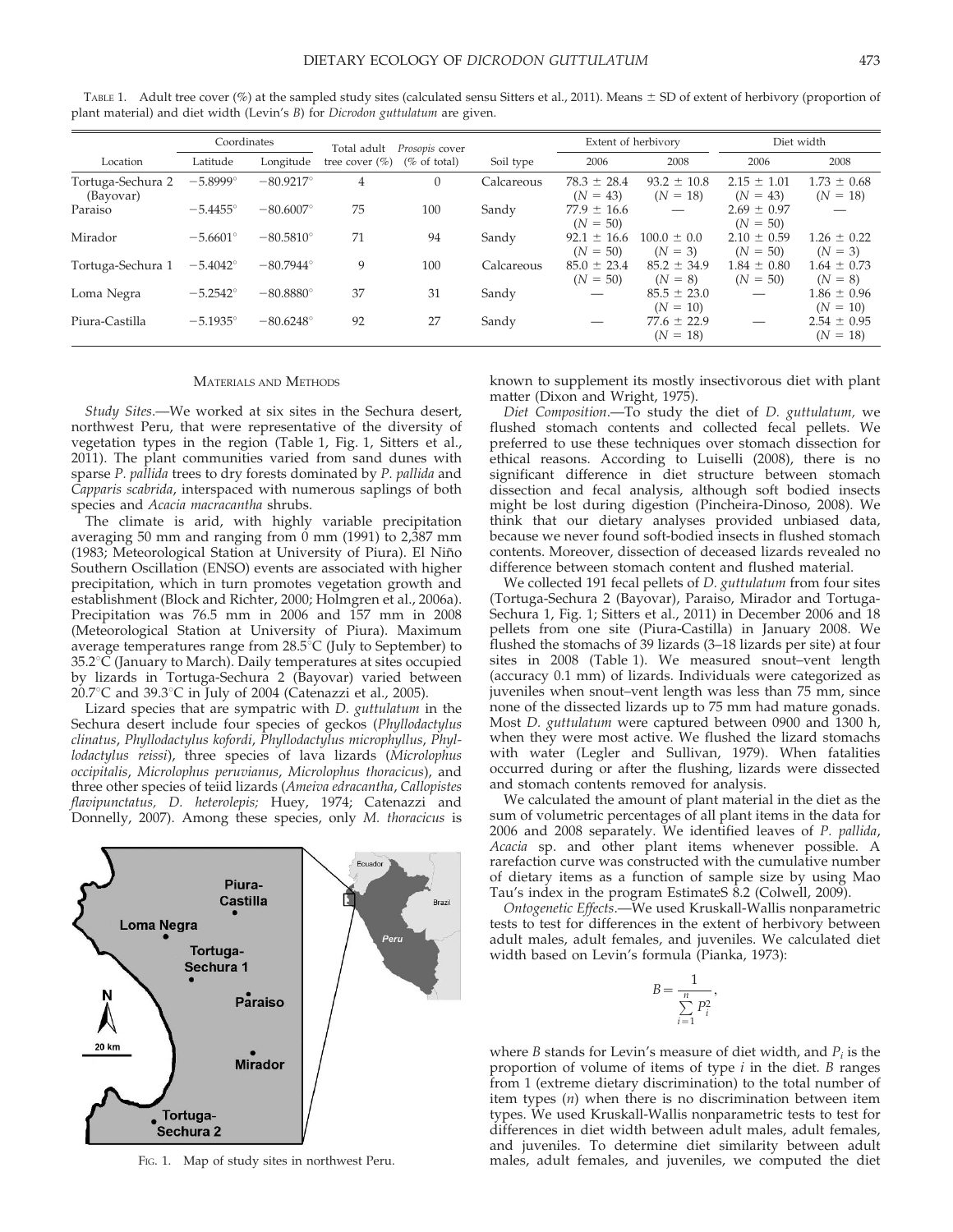

FIG. 2. Rarefaction curve for prey items in dietary samples. The cumulative number of prey is plotted against the number of randomized dietary items (95% confidence interval depicted by dashed lines).

overlap index  $O_{ik}$  (Pianka, 1973):

$$
O_{jk} = \frac{\sum_{n=1} P_{ij} P_{ik}}{\sqrt{\sum_{i=1}^{n} P_{ij}^2 \sum_{i=1}^{n} P_{ik}^2}},
$$

where  $P_{ii}$  and  $P_{ik}$  are proportions of item volume of type *i* in the groups  $j$  and  $k$  (which in this case can represent adult males, adult females, or juveniles).  $O_{ik}$  values range from 0 (no niche overlap) to 1 (complete overlap).

Spatial Effects.—We used Kruskall-Wallis nonparametric tests to test for differences in the extent of herbivory and diet width among sampled sites. We tested the relationship between P. pallida tree cover, estimated in December 2004, and the proportion of Prosopis parts in the diet of Dicrodon, using a Spearman rank correlation test. We used Mantel tests to test for relationships between geographic distances among sampled sites versus extent of herbivory and diet width of the lizards. Means are reported  $\pm$  SD.

### **RESULTS**

Diet Composition.—Overall, we identified 30 types of food items among 13,898 items in 248 fecal or stomach samples. The rarefaction curve (Fig. 2) shows that the sample size produced a good approximation of the diversity of food items in D. guttulatum. Prosopis pallida represented the most important component of the diet (between 12% and 95%) and was a minor component only at one location (Loma Negra; Table 2). Besides leaves, flowers, and seeds of P. pallida, the seeds of an unidentified species of grass (Poaceae) formed an important component of the diet in several study sites (Table 2). We also found leaves of Acacia sp. (<2%), Capparis sp. (<2%), and unidentified herbaceous plant species (Table 2). Insects formed only a small proportion (average 10%) of the diet.

We found that the efficacy of the flushing method varied between juveniles and adults. Juveniles suffered a higher number of fatalities than adults (25% vs. 7%). Stomachs of deceased adults ( $N = 2$ ) contained a variable amount of food (15 and 90% of total content remained after flushing), whereas stomachs of deceased juveniles were empty after flushing  $(N = 3)$ .

Overall, 97.4% of D. guttulatum stomach contents (excluding empty stomachs) and 99.5% of all fecal pellets contained plant material. The proportion of plant material across years and sites averaged 91.0  $\pm$  20.6% in stomach samples (excluding empty stomachs). In fecal pellets (where each individual lizard can be associated to one or more pellets), this proportion averaged 82.2  $\pm$  22.2%.

Ontogenetic Effects.—The amount of plant material in the diet averaged 96.4  $\pm$  6.1% for males (N = 7), 89.3  $\pm$  18.0% for females ( $N = 20$ ), and 87.9  $\pm$  29.3% for juveniles ( $N = 12$ ). Differences between the groups were not significant (Kruskall-Wallis,  $\chi^2$  = 0.983, df = 2, P = 0.642). Diet width did not differ between males (2.00  $\pm$  0.62), females (1.63  $\pm$  0.57), and juveniles (1.66  $\pm$  1.03; Kruskall-Wallis,  $\chi^2$  = 2.260, df = 2, P  $= 0.323$ ). Diet overlap based on volumetric data of stomach contents was large between males and juveniles ( $O_{jk} = 0.87$ ) and between females and juveniles ( $O_{ik} = 0.89$ ). Diets of males and females varied more ( $O_{jk} = 0.56$ ). The differences in volumetric diet contents between the sexes were caused by the larger consumption of non-Prosopis (herbaceous) plant parts by females (73% of the diet) compared to males (26%) and juveniles (47%) (Kruskall-Wallis,  $\bar{\chi}^2 = 6.754$ , df = 2, P = 0.035). Because of the difference in diet between males and females, niche overlap of adults (males and females combined) versus juveniles is almost complete ( $O_{ik} = 0.97$ ).

Spatial Effects.—The extent of herbivory in 2006 (fecal pellets) was largest in Mirador (92%, Fig. 1, Table 1, Kruskall-Wallis,  $\chi$  $= 31.580$ , df  $= 3$ ,  $P < 0.001$ ), whereas there were no differences among the other sites. In 2008, the amount of plant material in the diet ranged from 78% (Piura-Castilla) to 100% (Mirador). We found no relationship between geographic distance among sampled sites and extent of herbivory (Mantel test,  $r = -0.138$ ,  $P = 0.380$ ). In contrast with geographic distance, P. pallida tree cover had a positive relation with the proportion of Prosopis parts in the diet of D. guttulatum (Spearman,  $r = 0.137$ ,  $P =$ 0.031). Diet width in 2006 differed significantly between Tortuga-Sechura 1 and Paraiso (Kruskall-Wallis,  $\chi^2 = 27.637$ ,  $df = 4$ ,  $P < 0.001$ ; Table 1). Diet width in 2008 did not differ among sampled sites (Kruskall-Wallis,  $\chi^2 = 1.776$ , df = 3, P = 0.620) and varied from 1.26  $\pm$  0.22 for Mirador to 2.54  $\pm$  0.95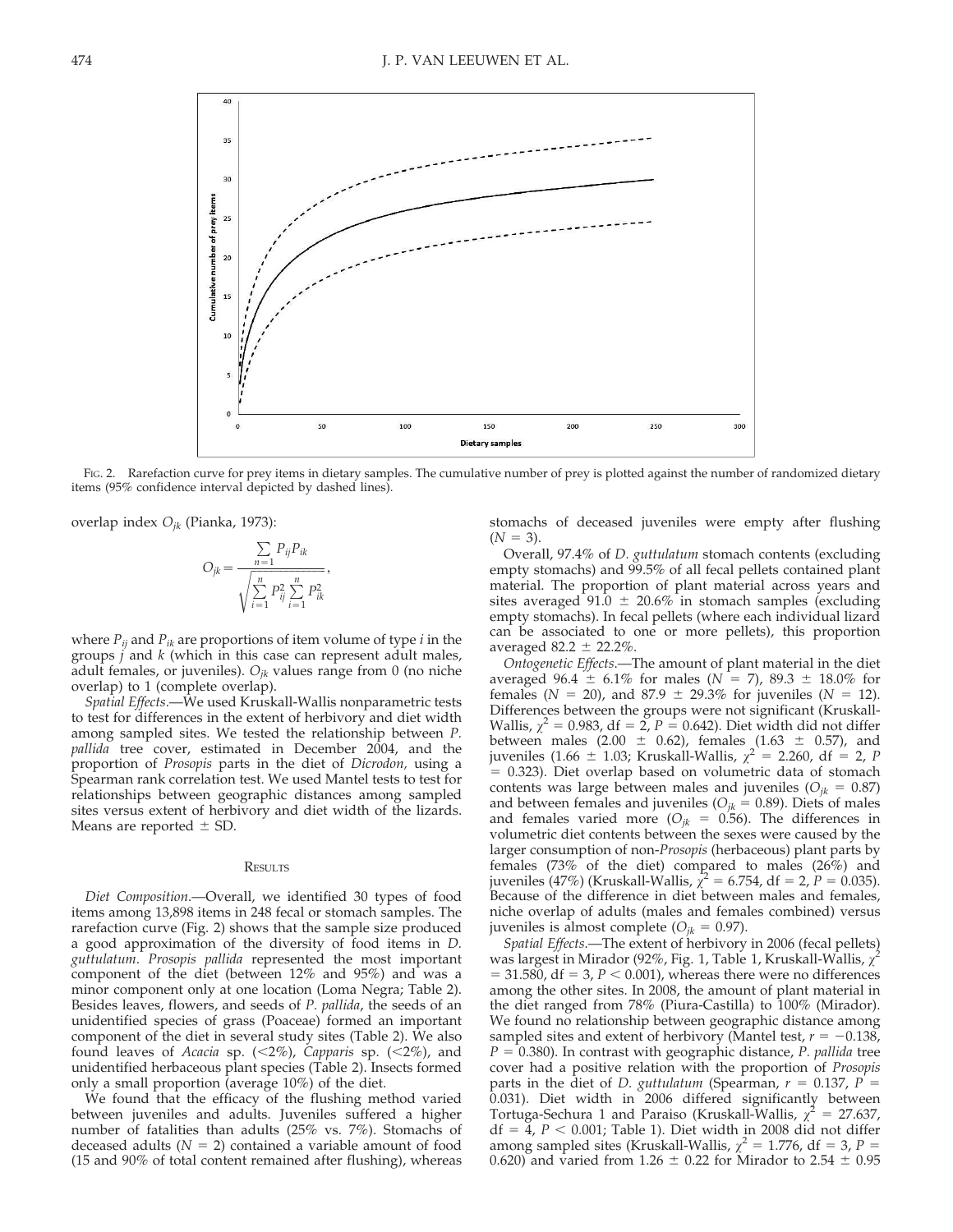|                          | Tortuga-Sechura 2<br>(Bayovar) |                          | Mirador               |                          | Tortuga-Sechura 1     |                   | Piura                               | Paraiso                         | Loma<br>Negra                       | Male                     | Female             | Juvenile           |
|--------------------------|--------------------------------|--------------------------|-----------------------|--------------------------|-----------------------|-------------------|-------------------------------------|---------------------------------|-------------------------------------|--------------------------|--------------------|--------------------|
| Food item                | 2006<br>$(N = 43)$             | 2008<br>$(N = 18)$       | 2006<br>50)<br>$(N =$ | 2008<br>$(N = 3)$        | 2006<br>50)<br>$(N =$ | 2008<br>$(N = 8)$ | 2008<br>$= 18$<br>(N <sup>2</sup> ) | 2006<br>$(N = 50)$              | 2008<br>$= 10$<br>(N <sup>2</sup> ) | 2008<br>$(N = 7)$        | 2008<br>$(N = 20)$ | 2008<br>$(N = 12)$ |
| Prosopis, leaf           | 34.5                           | 29.6                     | 63.3                  | 67.0                     | 31.5                  | 45.1              | 47.2                                | 32.0                            | 11.9                                | 52.2                     | 17.8               | 40.9               |
| Prosopis, flower         |                                |                          |                       |                          |                       | 6.0               |                                     | 27.6                            |                                     | 6.9                      | —                  |                    |
| Prosopis, seed           | 1.4                            |                          |                       | 27.7                     | 0.8                   |                   | 2.3                                 | 1.7                             | $\hspace{0.1mm}-\hspace{0.1mm}$     | 11.9                     |                    |                    |
| Prosopis total           | 35.9                           | 29.6                     | 63.3                  | 94.7                     | 32.3                  | 51.1              | 49.4                                | 61.3                            | 11.9                                | 71.0                     | 17.8               | 40.9               |
| Acacia, flower           |                                | 4.7                      |                       |                          |                       |                   |                                     |                                 |                                     | 2.7                      | 3.0                | 0.6                |
| Acacia, seed             |                                |                          |                       |                          |                       |                   | 6.9                                 |                                 |                                     |                          |                    |                    |
| Capparis, seed           | 0.1                            |                          | 1.3                   |                          | 1.9                   |                   | —                                   | 9.3                             |                                     |                          |                    |                    |
| Poaceae, leaf            |                                |                          | 0.0                   |                          | 0.7                   | —                 | —                                   | 0.2                             |                                     |                          |                    |                    |
| Poaceae, seed            | 24.3                           | 58.8                     | 26.1                  |                          | 44.6                  | 31.0              | 1.7                                 | $\hspace{0.1mm}-\hspace{0.1mm}$ | 25.3                                | 19.3                     | 46.7               | 40.9               |
| Boerhavia, seed          |                                |                          |                       |                          |                       |                   | 9.0                                 | —                               |                                     |                          |                    |                    |
| Unidentified herb, leaf  |                                |                          |                       | 1.2                      | 0.6                   | 3.1               | 4.3                                 | 1.5                             | 35.6                                | 3.5                      | 15.9               | 3.5                |
| Unidentified herb, fruit | $\overline{\phantom{0}}$       |                          | <u>—</u>              |                          |                       |                   | 0.3                                 | 0.4                             |                                     |                          |                    |                    |
| Unidentified herb, seed  | 1.7                            | $\overline{\phantom{0}}$ | 1.3                   | 4.2                      |                       |                   | $\overline{\phantom{0}}$            | 1.6                             | 11.2                                | $\overline{\phantom{0}}$ | 5.0                | 2.0                |
| Unidentified plant part  | 17.8                           | 2.0                      | 0.2                   | $\overline{\phantom{0}}$ | 5.0                   |                   | 6.0                                 | 3.8                             | 1.6                                 | 1.0                      | 2.3                |                    |
| Other plants total       | 43.9                           | 65.6                     | 28.9                  | 5.3                      | 52.7                  | 34.1              | 28.2                                | 16.9                            | 73.7                                | 26.4                     | 72.8               | 47.0               |
| Insect parts             | 14.7                           | 4.9                      | 5.4                   | 0.0                      | 6.8                   | 14.8              | 16.0                                | 13.9                            | 14.5                                | 2.6                      | 9.4                | 12.1               |
| Stone                    | 4.8                            |                          | 1.6                   |                          | 4.9                   |                   |                                     | 0.3                             |                                     |                          |                    |                    |
| Piece of wood/bark       | 0.7                            |                          | 0.8                   |                          | 3.3                   |                   | 6.3                                 | 7.7                             | 0.0                                 | 0.0                      | 0.0                | 0.0                |

TABLE 2. Diet of Dicrodon guttulatum. Values represent volumetric percentages of food items, arranged by location and year.

for Piura-Castilla (Table 1). We found no relationship between geographic distance among sampled sites and diet width (Mantel test,  $r = -0.192$ ,  $P = 0.276$ ).

#### **DISCUSSION**

Diet Composition: Ontogenetic and Sex Differences.—The diet of D. guttulatum in different plant communities in northwestern Peru consisted mainly of plants. We are confident that our study provided an accurate description of the diet based on the rarefaction curve of the cumulative number of prey items (Fig. 2). Most of the diet was composed of P. pallida, followed by grass seeds and small quantities of unidentified herbaceous plants. Insects were rare in the diet, regardless of year, location, or ontogenetic stage (Table 2).

The extent of herbivory in *D. guttulatum* ranged between 78% and 100%, regardless of sex and age, which is consistent with the study of Velásquez et al. (2007). The values are comparable to those of herbivorous iguanids (Mautz and Nagy, 1987; Durtsche, 2000). Within Teiidae, two species of Caribbean Cnemidophorus are considered to be strict herbivores as adults, whereas juveniles are insectivorous (Vitt et al., 2005). Therefore, our study makes D. guttulatum the only species in the family known to be herbivorous throughout its whole life (Vitt, 2004). Omnivorous teiid species supplementing insectivorous diets with fruits include species of Tupinambis (Williams et al., 1993) and Cnemidophorus (Cooper and Vitt, 2002; Dias and Rocha, 2007). Species of Ameiva and Kentropyx occasionally include plant material in their diet (Magnusson and da Silva, 1993; Vitt and de Carvalho, 1995).

Although diet width and extent of herbivory did not differ between adult males, adult females, and juveniles, the diet of adult females showed reduced overlap with adult males. This difference was caused by a dietary shift in adult females from P. pallida to herbaceous plants, which could reflect differences in behavior or dietary requirements. Pregnancy requires higher energy, protein, and fat assimilation in female lizards (Lourdais et al., 2004). Rocha (1989, 2000) showed that lizards can selectively consume highly nutritious food. Cappellari et al. (2007) suggested that differences in diet between adult females and adult males or juveniles of the insectivorous Teius oculatus (Teiidae) could be a result of the behavior of gravid females, which are less mobile during pregnancy (Shine, 1980). Durtsche (1995) also found a difference in diet between adult males and females during the reproductive season in the omnivorous Uma inornata, but no differences have been detected in other lizard species (e.g., Magnussen and da Silva, 1993; Znari and El Mouden, 1997).

Diet Specialization.—The total amount of plant material in the diet was high in all sites. However, the relative importance of *Prosopis* parts in the diet was more variable  $(12-95%)$  among sites and between years, and positively related to the cover of P. pallida trees in each study site. Velásquez et al. (2007) examined the diet of *D. guttulatum* in the absence of *P. pallida* and found that lizards mainly consumed leaves of Acacia sp. and fruits of Scutia spicata and Capparis sp. These plants were rarely encountered in our stomach and fecal samples, although they are present at our study sites. These data suggest that D. guttulatum prefers P. pallida when it is available. Interestingly, the herbivorous teiid C. murinus, on Bonaire, generally avoids leaves of Prosopis juliflora (Dearing and Schall, 1992), possibly because of their high saponin content (Dearing and Schall, 1992). Prosopis juliflora is closely related to P. pallida (Harris et al., 2003; Burghardt and Espert, 2007), but little is known about the presence and abundance of saponin and other secondary metabolites in P. pallida. Prosopis pallida is a nitrogen fixing tree species (Ramírez-Orduña et al., 2005), and its leaves are rich in nitrogen (concentration of 3.24  $\pm$  0.32%, compared with only  $1.50 \pm 0.30\%$  for the sympatric Capparis scabrida; Havik, 2010). Leaves of P. juliflora had a high gross energy content of 19.1 KJ  $g^{-1}$  DM (M. D. Dearing, unpubl. data). If leaves of P. pallida have a similarly high gross energy content, then this together with their high nitrogen content could promote dietary specialization on P. pallida leaves.

Lizard Grazing Pressure.—To gain a better understanding of the role of D. guttulatum in the Sechura desert, we calculated the lizard grazing pressure on P. pallida. For a crude approximation of the energetic needs of D. guttulatum, data from other species had to be used, since specific data on D. guttulatum are not available. Body temperature of D. guttulatum was on average  $32.2 \pm 1.8^{\circ}$ C during activity in Bayovar. The similar-sized herbivorous iguanid Dipsosaurus dorsalis has an energy expenditure of 3.66 kJ day<sup>-1</sup> for adults with body temperature of 30°C and 6.2 kJ day<sup>21</sup> with a body temperature of  $35^{\circ}$ C (Mautz and Nagy, 1987). Assuming that energetic requirements of D. guttulatum do not differ substantially from those of D. dorsalis, we can estimate that adult D. guttulatum will need approximately 0.5 g DM of P. pallida leaves (metabolizable energy content 9.2 kJ  $g^{-1}$ ; van den Bosch et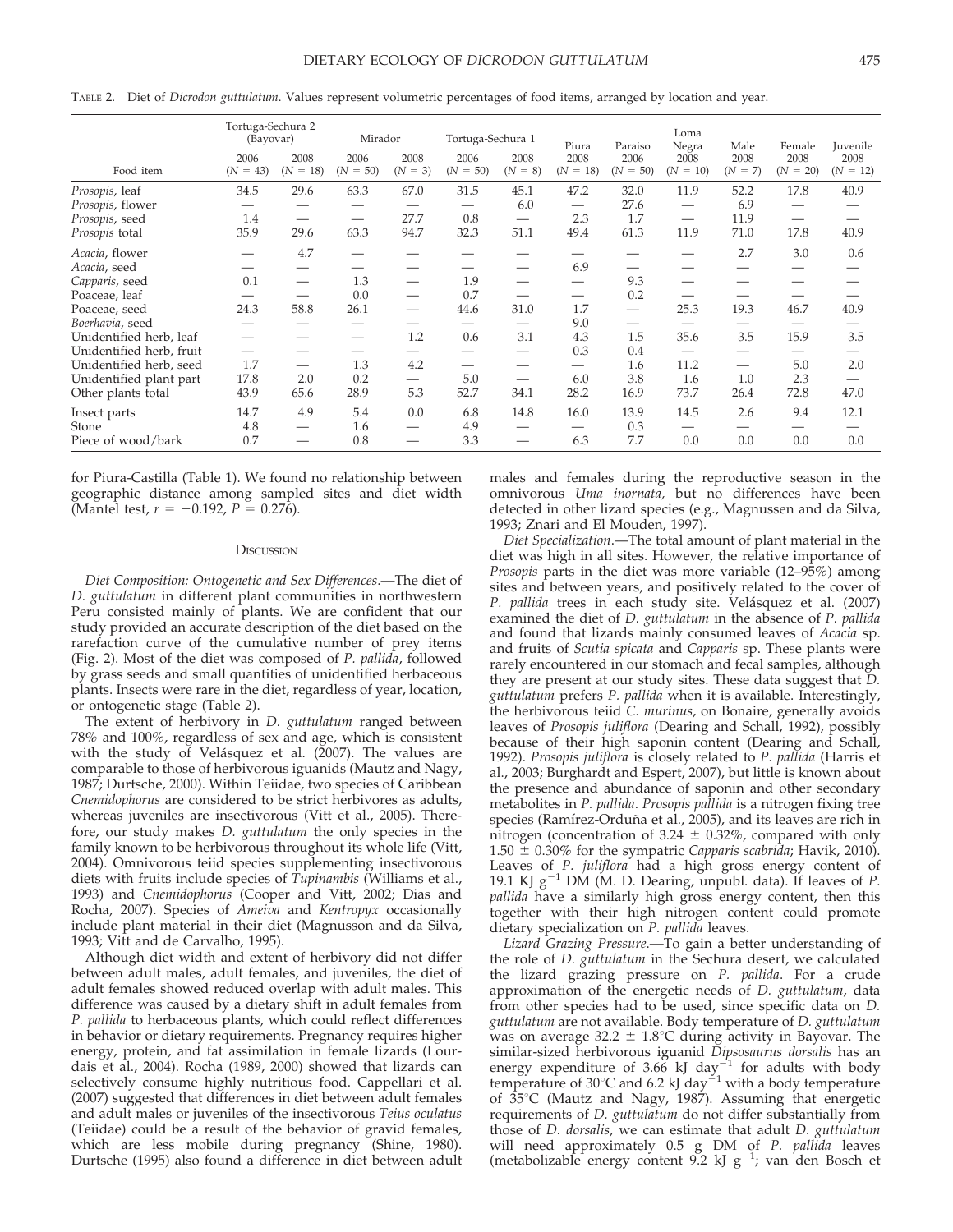al., 1997; M. D. Dearing, pers. comm.) to fulfill their daily energetic needs, if only consuming leaves of this plant. Considering the average proportion (40.4%) of P. pallida leaves in the diet, grazing pressure of an adult D. guttulatum on P. pallida would be on average 0.2 g DM  $\text{day}^{-1}$ , with the assumption that the energetic content of other diet items combined is equal to that of P. pallida leaves on average. Prosopis pallida seedlings in Piura had an aboveground growth rate of only 0.009–0.01 $\mathrm{6}\ \mathrm{g}$  DM day $^{-1}$  (Squeo et al., 2007; Havik, 2010). These values indicate that grazing pressure by D. guttulatum on P. pallida can be considerable, especially during the first weeks after germination. This is supported by Holmgren et al. (2006a), who experimentally showed that lizard herbivory can reduce P. pallida seedling survival by 69%. The ubiquity of these lizards combined with our estimates of individual grazing pressure indicates that lizard herbivory plays a major role in these plant communities. Indeed, Sitters et al. (2011) found that long-term success of reforestation projects, coupled with ENSO events in the Piura region, was larger when P. pallida seedlings were protected against lizards. To further improve our understanding, we will need to assess plant-herbivore interactions temporally, to account for the large interannual variability in precipitation and productivity that characterizes dry ecosystems (Holmgren et al., 2006b). Actually, theoretical models show that the rate of herbivore population growth, in response to plant growth during a pulse of productivity, can determine whether an ecosystem can be forced into an alternative state with higher plant biomass (Scheffer et al., 2008). To survive lizard herbivory pressure, P. pallida plants may need to reach a safe size. This may occur during a mass germination event in a rainy year or under environmental conditions that reduce lizard abundance.

Evolution of Herbivory.—We found that D. guttulatum is strictly herbivorous, despite being a medium-sized lizard without known morphological or physiological adaptations to herbivory. Further research is needed to understand how herbivory evolved in this genus, for example by evaluating the presence and role of fermentation. The presence of fermentation in the gut was hypothesized, but not tested, for C. murinus (Dearing and Schall, 1992). Our finding that both juveniles and adults are strict herbivores, without having morphological adaptations, makes the independent origin of herbivory in Dicrodon (Giugliano et al., 2007) very interesting. Aridity could have played a role in the evolution of herbivory in D. guttulatum in the Sechura desert. If aridity was an important selective pressure promoting herbivory, we could hypothesize that the extent of herbivory varied along a rainfall gradient from the Sechura desert to southern Ecuador. Testing this hypothesis will require a comparison of D. guttulatum diets and dietary preferences across this gradient.

Acknowledgments.—We thank L. Urbina, S. Quinde, and R. Rodríguez for field assistance and M. D. Dearing for providing valuable energetic data on Prosopis. This research was partly funded by a FONA grant to JPvL, by a NWO Meervoud grant to MH (836.05.021), and by a Swiss National Science Foundation Postdoctoral Fellowship to AC (116305).

### LITERATURE CITED

- BALLINGER, R. E., M. E. NEWLIN, AND S. J. NEWLIN. 1977. Age-specific shift in the diet of the Crevice Spiny Lizard, Sceloporus poinsetti in Southwestern New Mexico. American Midland Naturalist 97:482–484.
- BLOCK, M., AND M. RICHTER. 2000. Impacts of heavy rainfalls in El Niño 1997/98 on the vegetation of Sechura Desert in Northern Peru: a preliminary report. Phytocoenologia 30:491–517.
- BURGHARDT, A. D., AND S. M. ESPERT. 2007. Phylogeny of Prosopis (Leguminosae) as shown by morphological and biochemical evidence. Australian Systematic Botany 20:332–339.
- CAPPELLARI, L. H., T. DE LEMA, P. PRATES JR., AND C. F. D. ROCHA. 2007. Diet of Teius oculatus (Sauria, Teiidae) in southern Brazil (Dom Feliciano, Rio Grande do Sul). Iheringia, Série Zoologia 97:31-35.
- CASTILLA, A. M., D. BAUWENS, AND G. A. LLORENTE. 1991. Diet composition of the lizard Lacerta lepida in Central Spain. Journal of Herpetology 25:30–36.
- CATENAZZI, A., AND M. A. DONNELLY. 2007. Distribution of geckos in northern Peru: long-term effect of strong ENSO events? Journal of Arid Environments 71:327–332.
- CATENAZZI, A., J. CARRILLO, AND M. A. DONNELLY. 2005. Seasonal and geographic eurythermy in a coastal Peruvian lizard. Copeia 2005:713–723.
- COLWELL, R. K. 2009. EstimateS 8.2 User's Guide [Internet]. Storrs, CT: 2009 [cited 12 April 2010]. Available from: http://viceroy.eeb. uconn.edu/estimates.
- COOPER, W. E., JR., 2002. Converted evolution of plant chemical discrimination by omnivorous and herbivorous scleroglossan lizards. Journal of Zoology 257:53–66.
- COOPER, W. E., JR., AND J. A. LEMOS-ESPINAL. 2001. Coordinated ontogeny of food preference and responses to chemical food stimuli by a lizard Ctenosaura pectinata (Reptilia: Iguanidae). Ethology 107:639–653.
- COOPER, W. E., JR., AND L. J. VITT. 2002. Distribution, extent, and evolution of plant consumption by lizards. Journal of Zoology 257:487–517.
- DEARING, M. D. 1993. An alimentary specialization for herbivory in the tropical whiptail lizard Cnemidophorus murinus. Journal of Herpetology 27:111–116.
- DEARING, M. D., AND J. J. SCHALL. 1992. Testing models of optimal diet assembly by the generelist herbivorous lizard Cnemidophorus murinus. Ecology 73:845–858.
- DIAS, E. J. R., AND C. F. D. ROCHA. 2007. Niche differences between two sympatric whiptail lizards (Cnemidophorus abaetensis and C. ocellifer, Teiidae) in the restinga habitat of north-eastern Brazil. Brazilian Journal of Biology 67:41–46.
- DIXON, J. R., AND J. W. WRIGHT. 1975. A review of the lizards of the iguanid genus Tropidurus in Peru. Contributions in Science, National History Museum Los Angeles County 271:1–39.
- DURTSCHE, R. D. 1995. Ecology of the Fringe-Toed Lizard, Uma inornata, during periods of high and low food abundance. Copeia 1995: 915–926.
- -. 2000. Ontogenetic plasticity of food habits in the Mexican Spiny-Tailed Iguana, Ctenosaura pectinata. Oecologia 124:185–195.
- ESPINOZA, R. E., J. J. WIENS, AND C. R. TRACY. 2004. Recurrent evolution of herbivory in small, cold-climate lizards: breaking the ecophysiological rules of reptilian herbivory. Proceedings of the National Academy of Science of the United States of America 101:16819– 16824.
- FIALHO, R. F., C. F. D. ROCHA, AND D. VRCIBRADIC. 2000. Feeding ecology of Tropidurus torquatus: ontogenetic shift in plant consumption and seasonal trends in diet. Journal of Herpetology 34:325–330.
- GIUGLIANO, L. G., R. G. COLLEVATTI, AND G. R. COLLI. 2007. Molecular dating and phylogenetic relationships among Teiidae (Squamata) inferred by molecular and morphological data. Molecular Phylogenetics and Evolution 45:168–179.
- HARRIS, P. J. C., N. M. PASIECZNIK, S. J. SMITH, J. M. BILLINGTON, AND L. RAMÍREZ. 2003. Differentiation of Prosopis juliflora (Sw.) DC. and P. pallida (H. & B. ex. Willd.) H.B.K. using foliar characters and ploidy. Forest Ecology and Management 180:153–164.
- HAVIK, G. 2010. The Role of Seabird Nitrogen Input and Lizard Herbivores on the Recruitment of Dominant Tree Species in Coastal Dry Forests of North Peru. Unpubl. master's thesis, Wageningen University, The Netherlands.
- HOLMBERG, A. R. 1957. Lizard hunts on the north coast of Peru. Fieldiana Anthropology 36:203–220.
- HOLMGREN, M., B. C. LOPEZ, J. R. GUTIERREZ, AND F. A. SQUEO. 2006a. Herbivory and plant growth rate determine the success of El Niño Southern Oscillation-driven tree establishment in semiarid South America. Global Change Biology 12:2263–2271.
- HOLMGREN, M., P. STAPP, C. R. DICKMAN, C. GRACIA, S. GRAHAM, J. R. GUTIÉRREZ, C. HICE, F. JAKSIC, D. A. KELT, M. LETNIC, M. LIMA, B. C. LÓPEZ, P. L. MESERVE, W. B. MILSTEAD, G. A. POLIS, M. A. PREVITALI, M. RICHTER, S. SABATÉ, AND F. A. SQUEO. 2006b. Extreme climatic events shape arid and semiarid ecosystems. Frontiers in Ecology and the Environment 4:87–95.
- HUEY, R. B. 1974. Winter thermal ecology of the iguanid lizard Tropidurus peruvianus. Copeia 1974:149–155.